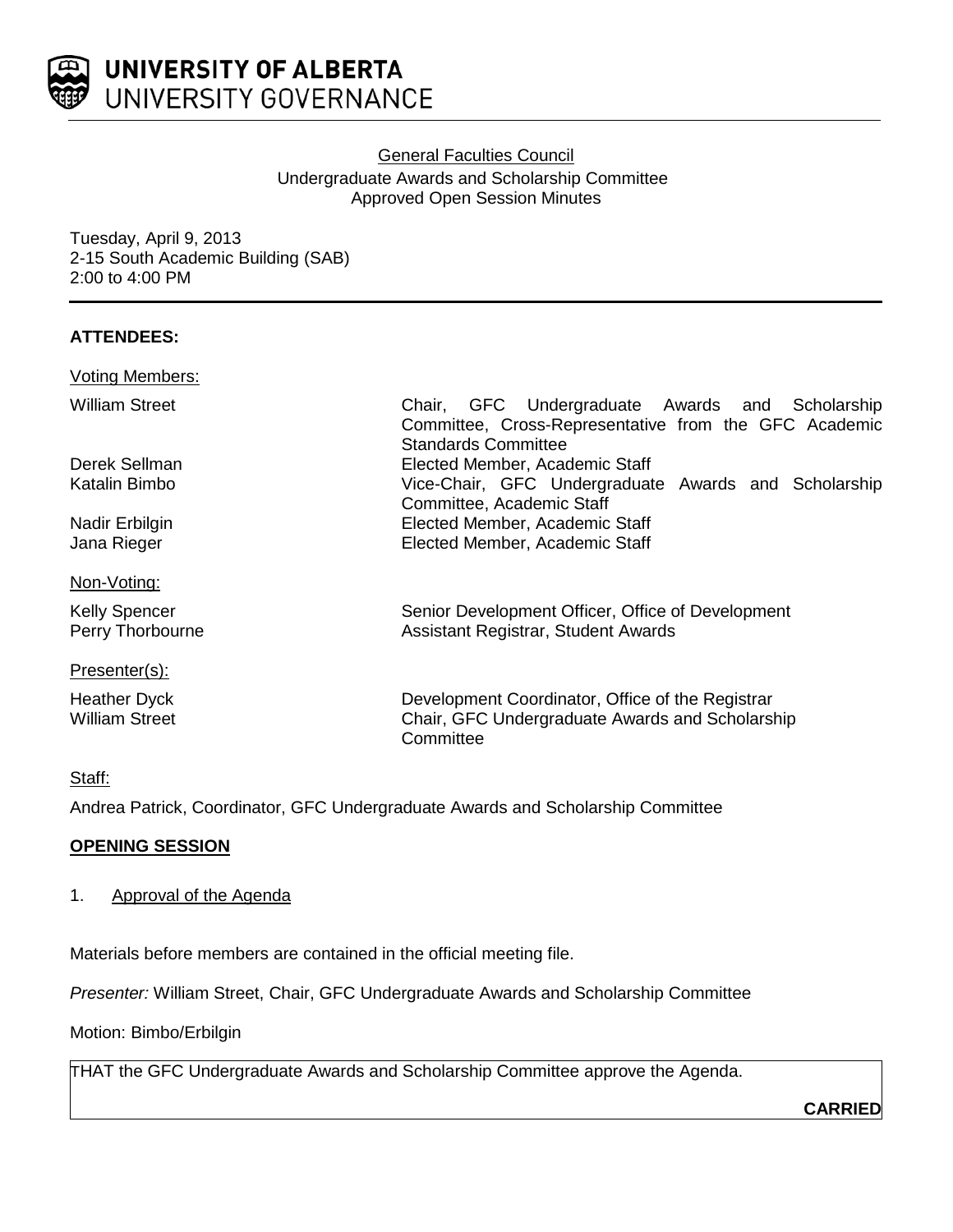# 2. Approval of the Open Session Minutes of March 12, 2013

Materials before members are contained in the official meeting file.

*Presenter:* William Street, Chair, GFC Undergraduate Awards and Scholarship Committee

# Motion: Bimbo/Erbilgin

THAT the GFC Undergraduate Awards and Scholarship Committee approve the Minutes of March 12, 2013.

**CARRIED**

3. Comments from the Chair

Dr Street commented on a number of items of interest to members.

# **ACTION ITEMS**

4. New Undergraduate Student Awards and Scholarships for Approval (April 9, 2013)

Materials before members are contained in the official meeting file.

*Presenter:* Heather Dyck, Development Coordinator, Office of the Registrar

*Purpose of the Proposal:* To approve new undergraduate student awards and scholarships.

# **New Undergraduate Awards and Scholarships for Approval (April 9, 2013)**

- **1. Enbridge Patrick D Daniel Award in Energy and the Environment**
- **2. June Hole Physical Education and Recreation Award**
- **3. Dean Wilbur Bowker Prize in Tort Law**
- **4. Professor Bill Angus Prize in Criminal Law**
- **5. Law Students' Association Award**
- **6. Canons of Construction Award**

#### *Discussion:*

Members engaged in discussion with regards to Items 1, 2, and 6.

Item 1: A member enquired about the identity of the named individual within the title of the award and amendments were made to the title.

Item 2: A member suggested a grammatical amendment to the last sentence of the Conditions of the award.

Item 6: Ms Dyck pointed out a change within the Conditions of the award that has been made prior to the meeting, and members discussed the proper citation of the Funded By section of the award. Members agreed to an amendment to the Conditions section, as well as the Funded By section of the award.